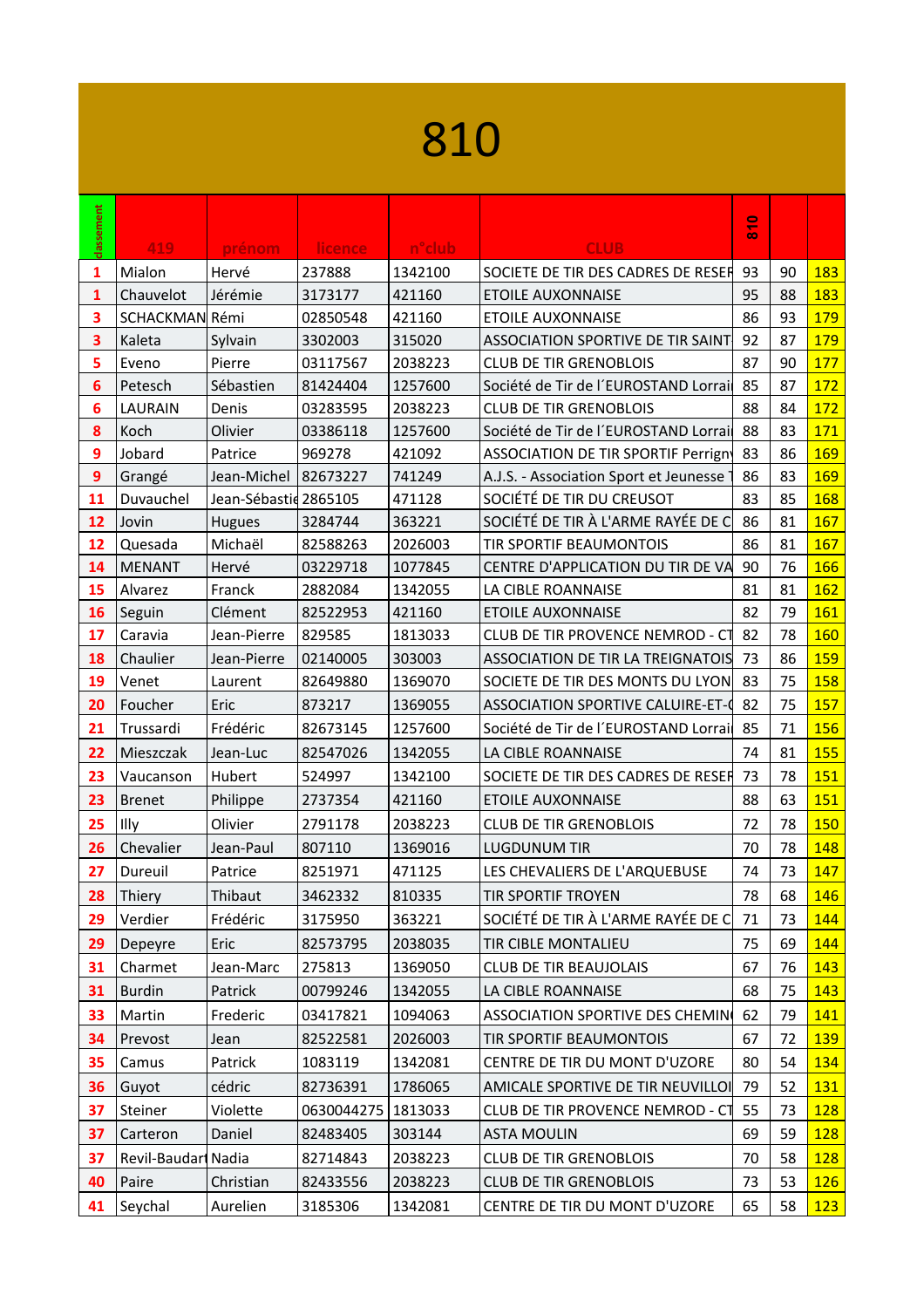| 41 | Guyot            | Johanny               | 82656209 | 1786065 | AMICALE SPORTIVE DE TIR NEUVILLOI        | 68 | 55 | 123            |
|----|------------------|-----------------------|----------|---------|------------------------------------------|----|----|----------------|
| 43 | Richefort        | Philippe              | 3451904  | 1786065 | AMICALE SPORTIVE DE TIR NEUVILLOI        | 71 | 51 | 122            |
| 44 | <b>Braun</b>     | Louis                 | 989384   | 303003  | <b>ASSOCIATION DE TIR LA TREIGNATOIS</b> | 52 | 58 | 110            |
| 45 | Bonhur           | Noël                  | 82472427 | 1369051 | <b>CLUB DE TIR DE L'OUEST</b>            | 47 | 59 | <b>106</b>     |
| 46 | Fougere          | Bernard               | 27101371 | 1342081 | CENTRE DE TIR DU MONT D'UZORE            | 47 | 55 | 102            |
| 47 | Chaize           | Vincent               | 3218521  | 1342055 | LA CIBLE ROANNAISE                       | 18 | 61 | 79             |
| 48 | <b>MASSON</b>    | Valérie               | 82728163 | 2038223 | <b>CLUB DE TIR GRENOBLOIS</b>            | 38 | 33 | 71             |
| 49 | Bonhomme         | Gilles                | 2868103  | 471140  | SOCIÉTÉ DE TIR L'INDÉPENDANTE            |    |    | $\overline{0}$ |
| 49 | Vernusse         | Bernard               | 82492426 | 1342055 | LA CIBLE ROANNAISE                       |    |    | $\overline{0}$ |
| 49 | Guillot          | Corentin              | 03477941 | 303144  | <b>ASTA MOULIN</b>                       |    |    | $\overline{0}$ |
| 49 | Moreau           | Frederic              | 82659405 | 421092  | ASSOCIATION DE TIR SPORTIF Perrign       |    |    | $\overline{0}$ |
| 49 | Foussat          | Eric                  | 82554028 | 1369029 | ASSOCIATION SPORTIVE DE LA POLICE        |    |    | $\overline{0}$ |
| 49 | Perrier          | Michel                |          | 1342055 | LA CIBLE ROANNAISE                       |    |    | $\overline{0}$ |
| 49 | Poulet           | Jean                  | 3377256  | 363221  | SOCIÉTÉ DE TIR À L'ARME RAYÉE DE C       |    |    | $\overline{0}$ |
| 49 | Barriquand       | Jean-paul             | 82617144 | 1342055 | LA CIBLE ROANNAISE                       |    |    | $\overline{0}$ |
| 49 | Dufour           | Yves                  | 82503222 | 1257013 | LA LIGNE DE MIRE D'AUGNY                 |    |    | $\overline{0}$ |
| 49 | Benejean         | Jeremy                | 82513707 | 1369029 | ASSOCIATION SPORTIVE DE LA POLICE        |    |    | $\overline{0}$ |
| 49 | Carlotti         | Arnaud                | 3455912  | 1369050 | <b>CLUB DE TIR BEAUJOLAIS</b>            |    |    | $\overline{0}$ |
| 49 | <b>Dulaquais</b> | Arnaud                | 82547637 | 303144  | <b>ASTA MOULIN</b>                       |    |    | $\overline{0}$ |
| 49 | LEPLEY           | Yannick               | 82519161 | 2038223 | <b>CLUB DE TIR GRENOBLOIS</b>            |    |    | $\overline{0}$ |
| 49 | Coupe            | Jean-Michel           | 03344542 | 1342055 | LA CIBLE ROANNAISE                       |    |    | $\overline{0}$ |
| 49 | Trinquet         | Jean                  | 3377636  | 303144  | <b>ASTA MOULIN</b>                       |    |    | $\overline{0}$ |
| 49 | Guenard          | Julien                | 3376054  | 471128  | SOCIÉTÉ DE TIR DU CREUSOT                |    |    | $\overline{0}$ |
| 49 | Galtier          | Patrick               | 82446800 | 303144  | <b>ASTA MOULIN</b>                       |    |    | $\overline{0}$ |
| 49 | Scheers          | Jacky                 | 82586125 | 1342055 | LA CIBLE ROANNAISE                       |    |    | $\overline{0}$ |
| 49 | Bourgogne        | Roger                 | 82510229 | 303144  | <b>ASTA MOULIN</b>                       |    |    | $\overline{0}$ |
| 49 | Chevalier        | Guy                   | 82595487 | 1342055 | LA CIBLE ROANNAISE                       |    |    | $\overline{0}$ |
| 49 | Pertuiset        | Jérôme                | 82463742 | 906001  | TIR CLUB DES VALLEES                     |    |    | $\overline{0}$ |
| 49 | <b>Briday</b>    | Simon                 | 82556342 | 1342055 | LA CIBLE ROANNAISE                       |    |    | $\overline{0}$ |
| 49 | MEI              | Nobert                |          | 1342055 | LA CIBLE ROANNAISE                       |    |    | $\overline{0}$ |
| 49 | Gherardi         | Alain                 | 02122508 | 1342055 | LA CIBLE ROANNAISE                       |    |    | $\overline{0}$ |
| 49 | Giraud           | Guillaume             | 2384439  | 1342055 | LA CIBLE ROANNAISE                       |    |    | $\overline{0}$ |
| 49 | Neuville         | Laurent               | 82430615 | 303144  | <b>ASTA MOULIN</b>                       |    |    | $\overline{0}$ |
| 49 | Guillot          | Daniel                | 3412268  | 303144  | <b>ASTA MOULIN</b>                       |    |    | $\overline{0}$ |
| 49 | Hubert           | Dominique             | 02976878 | 1342055 | LA CIBLE ROANNAISE                       |    |    | $\overline{0}$ |
| 49 | Tarrerias        | Rémi                  | 82624253 | 363025  | SOCIÉTÉ DE TIR DE CHABRELOCHE            |    |    | $\overline{0}$ |
| 49 | Rolle            | Philippe              | 82707658 | 1342055 | LA CIBLE ROANNAISE                       |    |    | $\overline{0}$ |
| 49 | <b>MURA</b>      | Cécilia               | 82694195 | 1342055 | LA CIBLE ROANNAISE                       |    |    | $\overline{0}$ |
| 49 | Murat            | Olivier               | 82424871 | 1342055 | LA CIBLE ROANNAISE                       |    |    | $\overline{0}$ |
| 49 | Ravard           | Isabelle              | 2976473  | 1342055 | LA CIBLE ROANNAISE                       |    |    | $\overline{0}$ |
| 49 |                  |                       |          |         |                                          |    |    | $\overline{0}$ |
| 49 | Bertrand         | Gérard                | 3332736  | 303144  | <b>ASTA MOULIN</b>                       |    |    | $\overline{0}$ |
| 49 | Sauzet           | Olivier               | 82545099 | 303144  | <b>ASTA MOULIN</b>                       |    |    | $\overline{0}$ |
| 49 | Michon           | Jean-Louis            | 2361267  | 303144  | <b>ASTA MOULIN</b>                       |    |    | $\overline{0}$ |
| 49 | Thonier          | Mathias               | 2982153  | 303144  | <b>ASTA MOULIN</b>                       |    |    | $\overline{0}$ |
| 49 | Derré            | Jan-Marc              | 82645965 | 303144  | <b>ASTA MOULIN</b>                       |    |    | $\overline{0}$ |
| 49 | Robert           | Jean-François 3377634 |          | 303144  | <b>ASTA MOULIN</b>                       |    |    | $\overline{0}$ |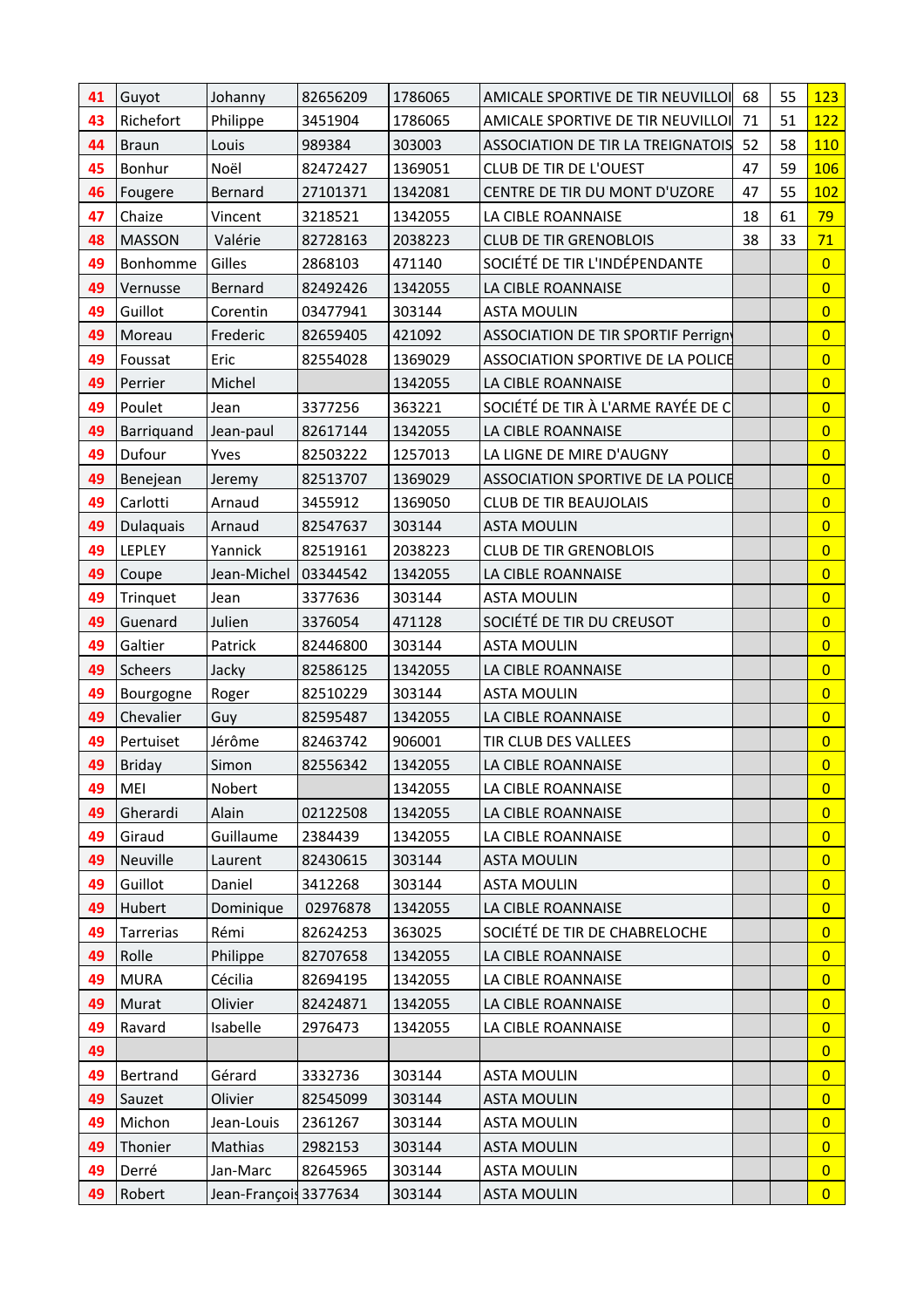| 49 | Dhuyvetter       | Lionel                 | 2427271  | 303144  | <b>ASTA MOULIN</b>                 | $\overline{0}$ |
|----|------------------|------------------------|----------|---------|------------------------------------|----------------|
| 49 | Guy              | <b>Bruce</b>           |          | 303144  | <b>ASTA MOULIN</b>                 | $\overline{0}$ |
| 49 | Dietrich         | Thierry                | 82448464 | 1369158 | CERCLE DES AMIS DU TIR SPORTIF (CA | $\overline{0}$ |
| 49 | Bernard          | Christophe             | 82432896 | 363260  | <b>CLUB DE TIR CASTELPONTIN</b>    | $\overline{0}$ |
| 49 | Brugière         | Alain                  | 2575978  | 363260  | <b>CLUB DE TIR CASTELPONTIN</b>    | $\overline{0}$ |
| 49 | Dancer           | Armand                 | 00700289 | 421160  | <b>ETOILE AUXONNAISE</b>           | $\overline{0}$ |
| 49 | Bach             | Michel                 | 3462350  | 1342055 | LA CIBLE ROANNAISE                 | $\overline{0}$ |
| 49 | Maillet          | Jean-Paul              | 82547017 | 1342055 | LA CIBLE ROANNAISE                 | $\overline{0}$ |
| 49 | Gerentes         | Claude                 | 2599548  | 1342055 | LA CIBLE ROANNAISE                 | $\overline{0}$ |
| 49 | Guyon            | Loic                   | 3476309  | 1342055 | LA CIBLE ROANNAISE                 | $\overline{0}$ |
| 49 | Genaudy          | Martial                | 02916283 | 1342055 | LA CIBLE ROANNAISE                 | $\overline{0}$ |
| 49 | Dupuy            | Jean-Michel            | 82547015 | 1342055 | LA CIBLE ROANNAISE                 | $\overline{0}$ |
| 49 | Poitoux          | Jean-Marc              | 03342410 | 1342055 | LA CIBLE ROANNAISE                 | $\overline{0}$ |
| 49 | Gardet           | Jean-Paul              | 03111757 | 1342055 | LA CIBLE ROANNAISE                 | $\overline{0}$ |
| 49 | <b>RICHARD</b>   | Jean Charles           |          | 1342055 | LA CIBLE ROANNAISE                 | $\overline{0}$ |
| 49 | Moudin           | Jackie                 | 3233809  | 1342140 | LES ARQUEBUSIERS DE SAINT-CHAMO    | $\overline{0}$ |
| 49 | Michelet         | Walter                 | 82601116 | 471125  | LES CHEVALIERS DE L'ARQUEBUSE      | $\overline{0}$ |
| 49 | <b>Saugues</b>   | Dominique              | 2501093  | 363221  | SOCIÉTÉ DE TIR À L'ARME RAYÉE DE C | $\overline{0}$ |
| 49 | Coste            | Jean-louis             | 377752   | 363221  | SOCIÉTÉ DE TIR À L'ARME RAYÉE DE C | $\overline{0}$ |
| 49 | Pace             | Michel                 | 356963   | 363221  | SOCIÉTÉ DE TIR À L'ARME RAYÉE DE C | $\overline{0}$ |
| 49 | Carretero        | Longino                | 82579691 | 363221  | SOCIÉTÉ DE TIR À L'ARME RAYÉE DE C | $\overline{0}$ |
| 49 | Salaun           | Hervé                  | 82643315 | 363221  | SOCIÉTÉ DE TIR À L'ARME RAYÉE DE C | $\overline{0}$ |
| 49 | Ollier           | Martial                | 82723528 | 363025  | SOCIÉTÉ DE TIR DE CHABRELOCHE      | $\overline{0}$ |
| 49 | <b>STEINER</b>   | Julien                 | 82624745 | 1342127 | SOCIÉTÉ DE TIR DE SAVIGNEUX-MONT   | $\overline{0}$ |
| 49 | Vogel            | Rudy                   | 82470981 | 1342127 | SOCIÉTÉ DE TIR DE SAVIGNEUX-MONT   | $\overline{0}$ |
| 49 | Villard          | <b>Bruno</b>           | 82540177 | 1369070 | SOCIETE DE TIR DES MONTS DU LYON   | $\overline{0}$ |
| 49 | Geoffre          | Anthony                | 82729006 | 1369070 | SOCIETE DE TIR DES MONTS DU LYON   | $\overline{0}$ |
| 49 | Vittori          | Marc                   | 82425746 | 1369070 | SOCIETE DE TIR DES MONTS DU LYON   | $\overline{0}$ |
| 49 | Kopp             | Jean-Christon 82687252 |          | 1369070 | SOCIETE DE TIR DES MONTS DU LYON   | $\overline{0}$ |
| 49 | KOPP             | Marine                 | 82713017 | 1369070 | SOCIETE DE TIR DES MONTS DU LYON   | $\overline{0}$ |
| 49 | Debarbouille Luc |                        | 82478678 | 1369070 | SOCIETE DE TIR DES MONTS DU LYON   | $\overline{0}$ |
| 49 | Charton          | Olivier                | 03465822 | 471128  | SOCIÉTÉ DE TIR DU CREUSOT          | $\overline{0}$ |
| 49 | Pognant          | Mickael                | 3158000  | 471128  | SOCIÉTÉ DE TIR DU CREUSOT          | $\overline{0}$ |
| 49 | Emonard          | Robert                 | 3122000  | 471128  | SOCIÉTÉ DE TIR DU CREUSOT          | $\overline{0}$ |
| 49 | Lejeune          | Pierre                 | 1090149  | 471128  | SOCIÉTÉ DE TIR DU CREUSOT          | $\overline{0}$ |
| 49 | Quillard         | Jean-jacques 82481000  |          | 471128  | SOCIÉTÉ DE TIR DU CREUSOT          | $\overline{0}$ |
| 49 | Rage             | <b>Bruno</b>           | 82431842 | 471128  | SOCIÉTÉ DE TIR DU CREUSOT          | $\overline{0}$ |
| 49 | Caney            | Quentin                | 82548797 | 471128  | SOCIÉTÉ DE TIR DU CREUSOT          | $\overline{0}$ |
| 49 | Trambouze        | Eric                   | 2371297  | 1369144 | SOCIÉTÉ DE TIR SPORTIF DE LYON     | $\overline{0}$ |
| 49 | Guegan           | Erick                  | 82498310 | 1716136 | SOCIÉTÉ DE TIR STAND ANGOUMOISII   | $\overline{0}$ |
| 49 | Banewitz         | Sacha                  | 1083769  | 1134016 | SOCIÉTÉ MELGORIENNE DE TIR         | $\overline{0}$ |
| 49 | <b>BOUCHARD</b>  | Eric                   | 3261408  | 1369135 | SOCIETE TARARIENNE DE TIR          | $\overline{0}$ |
| 49 | Dutertre         | Emilien                | 2979698  | 1369135 | SOCIETE TARARIENNE DE TIR          | $\overline{0}$ |
| 49 | RAMASSAMY        | Olivier                | 82630939 | 1369135 | SOCIETE TARARIENNE DE TIR          | $\overline{0}$ |
| 49 | <b>Brot</b>      | Daniel                 | 3315929  | 1342009 | TIR ANDREZIEUX BOUTHEON            | $\overline{0}$ |
| 49 | Hube             | Edmond                 | 344470   | 1342009 | TIR ANDREZIEUX BOUTHEON            | $\overline{0}$ |
| 49 | Bonavaron        | Bernard                | 2505730  | 1342124 | TIR DE L'OBSERVATOIRE DE SAINT-ÉTI | $\overline{0}$ |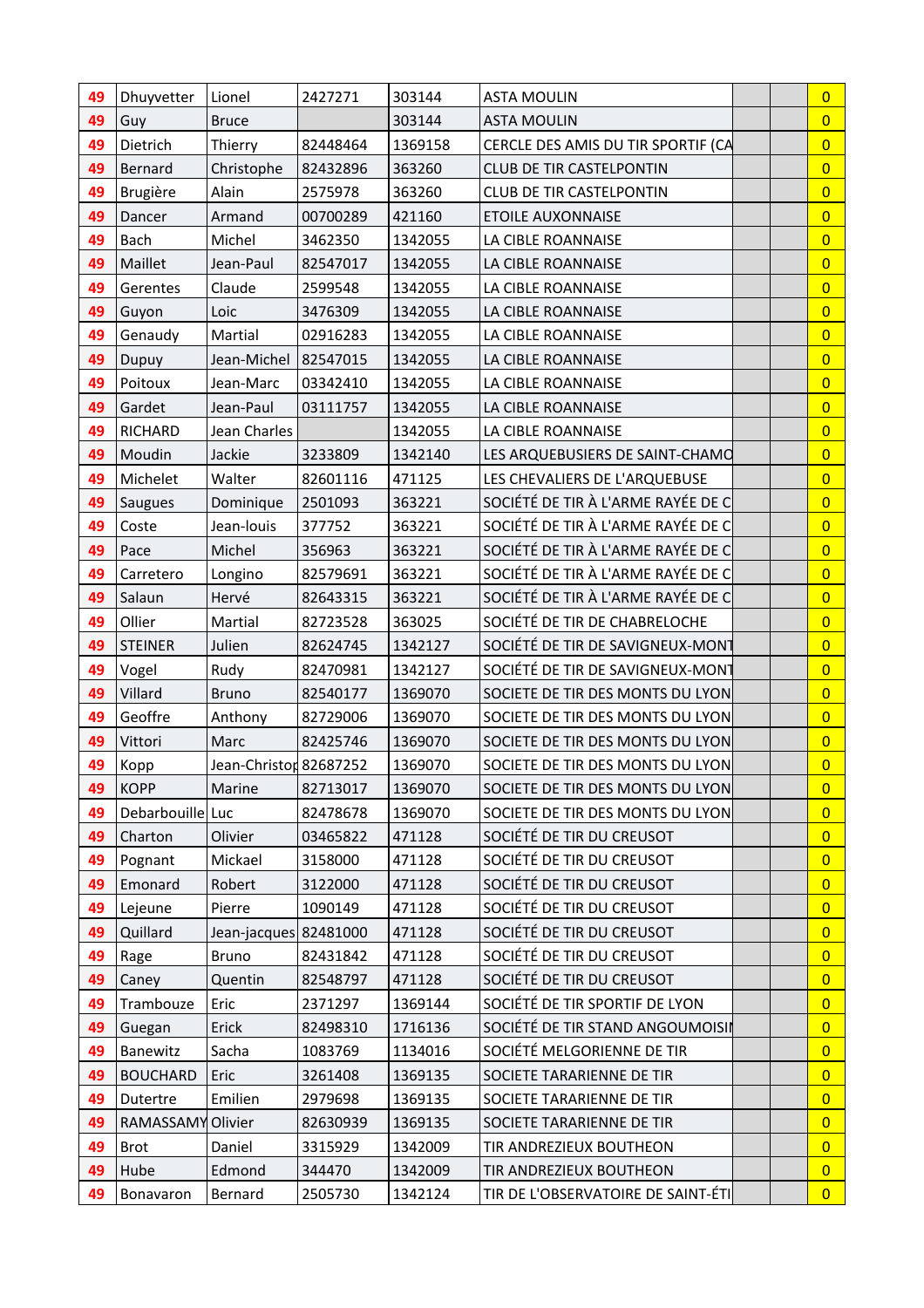| 49 | Dodos      | Sebastien                         | 03117620 | 1369108 | TIR OLYMPIQUE LYONNAIS     |  | $\overline{0}$ |
|----|------------|-----------------------------------|----------|---------|----------------------------|--|----------------|
| 49 |            | Gomez Urbin Alexandre Jo 03430744 |          | 1369108 | TIR OLYMPIQUE LYONNAIS     |  | $\overline{0}$ |
| 49 | Maton      | Amandine                          | 03430747 | 1369108 | TIR OLYMPIQUE LYONNAIS     |  | $\overline{0}$ |
| 49 | Meszaros   | Bernard                           | 82532250 | 1369108 | TIR OLYMPIQUE LYONNAIS     |  | $\overline{0}$ |
| 49 | Drobniak   | Philippe                          | 82546058 | 1369108 | TIR OLYMPIQUE LYONNAIS     |  | $\overline{0}$ |
| 49 | Kolossov   | Alexis                            | 82472471 | 1369108 | TIR OLYMPIQUE LYONNAIS     |  | $\overline{0}$ |
| 49 | Viola      | Alain                             | 27435371 | 1369108 | TIR OLYMPIQUE LYONNAIS     |  | $\overline{0}$ |
| 49 | Couzinou   | Lucie                             | 82546537 | 1369108 | TIR OLYMPIQUE LYONNAIS     |  | $\overline{0}$ |
| 49 | Nguyen     | Duy-Son                           | 3346974  | 1369108 | TIR OLYMPIQUE LYONNAIS     |  | $\overline{0}$ |
| 49 | Jardin     | Christophe                        | 2976309  | 1369108 | TIR OLYMPIQUE LYONNAIS     |  | $\overline{0}$ |
| 49 | Wisniewski | Eric                              | #REF!    | 1884268 | <b>TIR SPORTIF PERTUIS</b> |  | $\overline{0}$ |
| 49 | Henrique   | Julien                            | 3382466  | 363259  | TIR SPORTIF RIOMOIS        |  | $\overline{0}$ |
| 49 | Grisard    | Maurice                           | 03263402 | 2026215 | U.G.A.P. Section Tir       |  | $\overline{0}$ |
| 49 | Mallet     | Lionel-Armar 2595397              |          | 1813137 | <b>VITROLLES SPORT TIR</b> |  | $\overline{0}$ |
| 49 |            |                                   |          |         |                            |  | $\overline{0}$ |
| 49 |            |                                   |          |         |                            |  | $\overline{0}$ |
| 49 |            |                                   |          |         |                            |  | $\overline{0}$ |
| 49 |            |                                   |          |         |                            |  | $\overline{0}$ |
| 49 |            |                                   |          |         |                            |  | $\overline{0}$ |
| 49 |            |                                   |          |         |                            |  | $\overline{0}$ |
| 49 |            |                                   |          |         |                            |  | $\overline{0}$ |
| 49 |            |                                   |          |         |                            |  | $\overline{0}$ |
| 49 |            |                                   |          |         |                            |  | $\overline{0}$ |
| 49 |            |                                   |          |         |                            |  | $\overline{0}$ |
| 49 |            |                                   |          |         |                            |  | $\overline{0}$ |
| 49 |            |                                   |          |         |                            |  | $\overline{0}$ |
| 49 |            |                                   |          |         |                            |  | $\overline{0}$ |
| 49 |            |                                   |          |         |                            |  | $\overline{0}$ |
| 49 |            |                                   |          |         |                            |  | $\overline{0}$ |
| 49 |            |                                   |          |         |                            |  | $\bf{0}$       |
| 49 |            |                                   |          |         |                            |  | $\overline{0}$ |
| 49 |            |                                   |          |         |                            |  | $\overline{0}$ |
| 49 |            |                                   |          |         |                            |  | $\overline{0}$ |
| 49 |            |                                   |          |         |                            |  | $\overline{0}$ |
| 49 |            |                                   |          |         |                            |  | $\overline{0}$ |
| 49 |            |                                   |          |         |                            |  | $\overline{0}$ |
| 49 |            |                                   |          |         |                            |  | $\overline{0}$ |
| 49 |            |                                   |          |         |                            |  | $\overline{0}$ |
| 49 |            |                                   |          |         |                            |  | $\overline{0}$ |
| 49 |            |                                   |          |         |                            |  | $\overline{0}$ |
| 49 |            |                                   |          |         |                            |  | $\overline{0}$ |
| 49 |            |                                   |          |         |                            |  | $\overline{0}$ |
| 49 |            |                                   |          |         |                            |  | $\overline{0}$ |
| 49 |            |                                   |          |         |                            |  | $\overline{0}$ |
| 49 |            |                                   |          |         |                            |  | $\overline{0}$ |
| 49 |            |                                   |          |         |                            |  | $\overline{0}$ |
| 49 |            |                                   |          |         |                            |  | $\overline{0}$ |